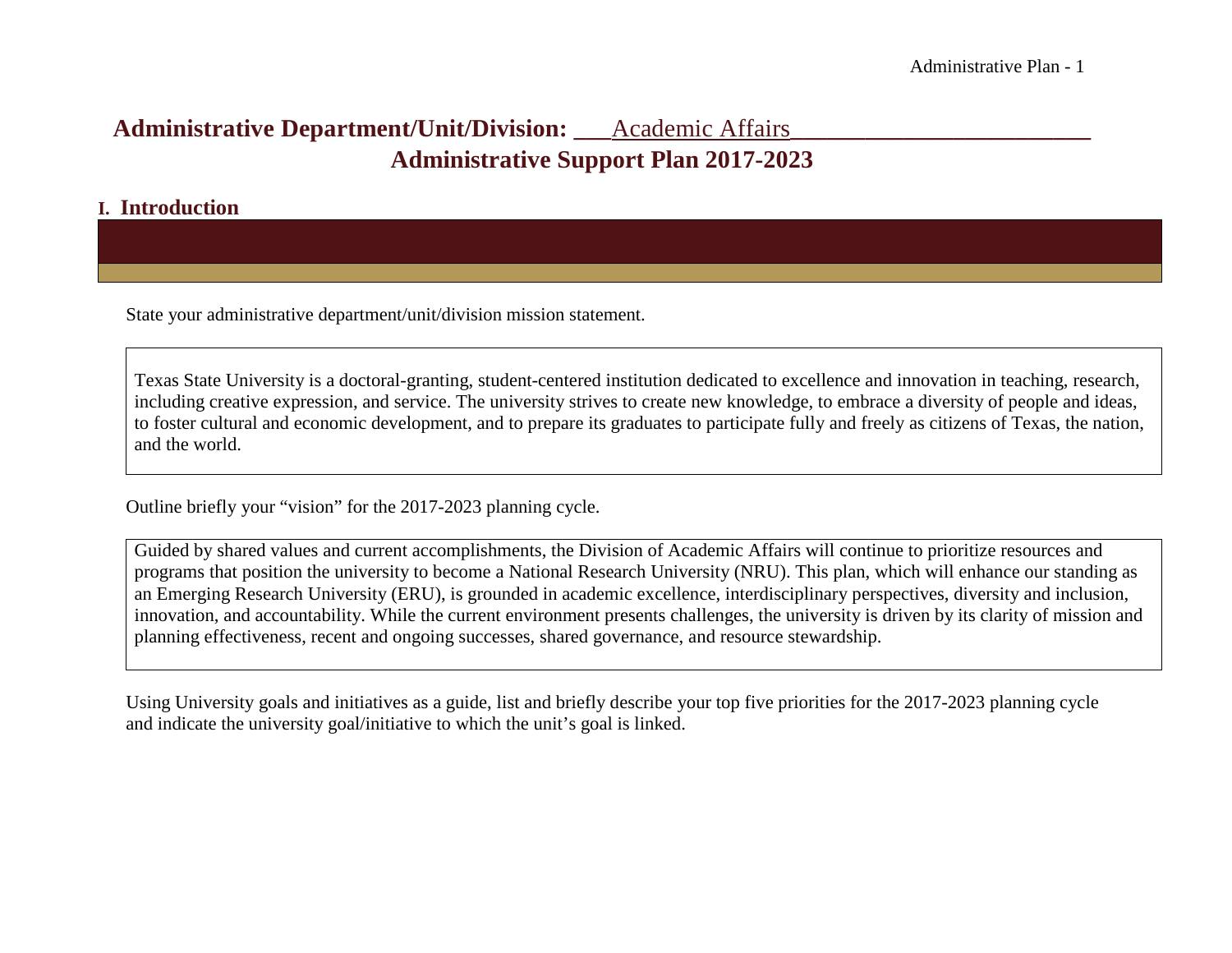University Goal 1: Promote the success of all students.

- Enhance student retention and graduation rates through advising, academic support, data-driven interventions, and engagement opportunities
- Manage student enrollment by targeting an overall annual growth rate of 1.7 percent, including an overall annual graduate growth rate of 3.0 percent

University Goal 2: Offer high quality academic and educational programming.

- Develop new nationally and internationally competitive academic programs that meet economic and cultural needs of the state and nation
- Enhance and expand the Honors College

University Goal 3: Achieve significant progress in research and creative activity as measured by national standards.

- Achieve National Research University Fund (NRUF) eligibility
- Enhance and expand graduate education
- Increase student research, creative, and innovation opportunities

University Goal 4: Provide the necessary services, resources, and infrastructure to support the university's strategic direction.

- Seek and secure funding for infrastructure, facilities, and equipment to support the teaching and scholarly mission of the university
- Offer competitive salaries and programs to recruit and retain highly qualified, diverse, and satisfied faculty and staff
- Ensure effective planning and continuous improvement for SACSCOC reaffirmation

Based on unit goals, list the number of new (not replacement) staff lines you plan to request in the 2017-2018 fiscal year and in the remaining 2-6 years.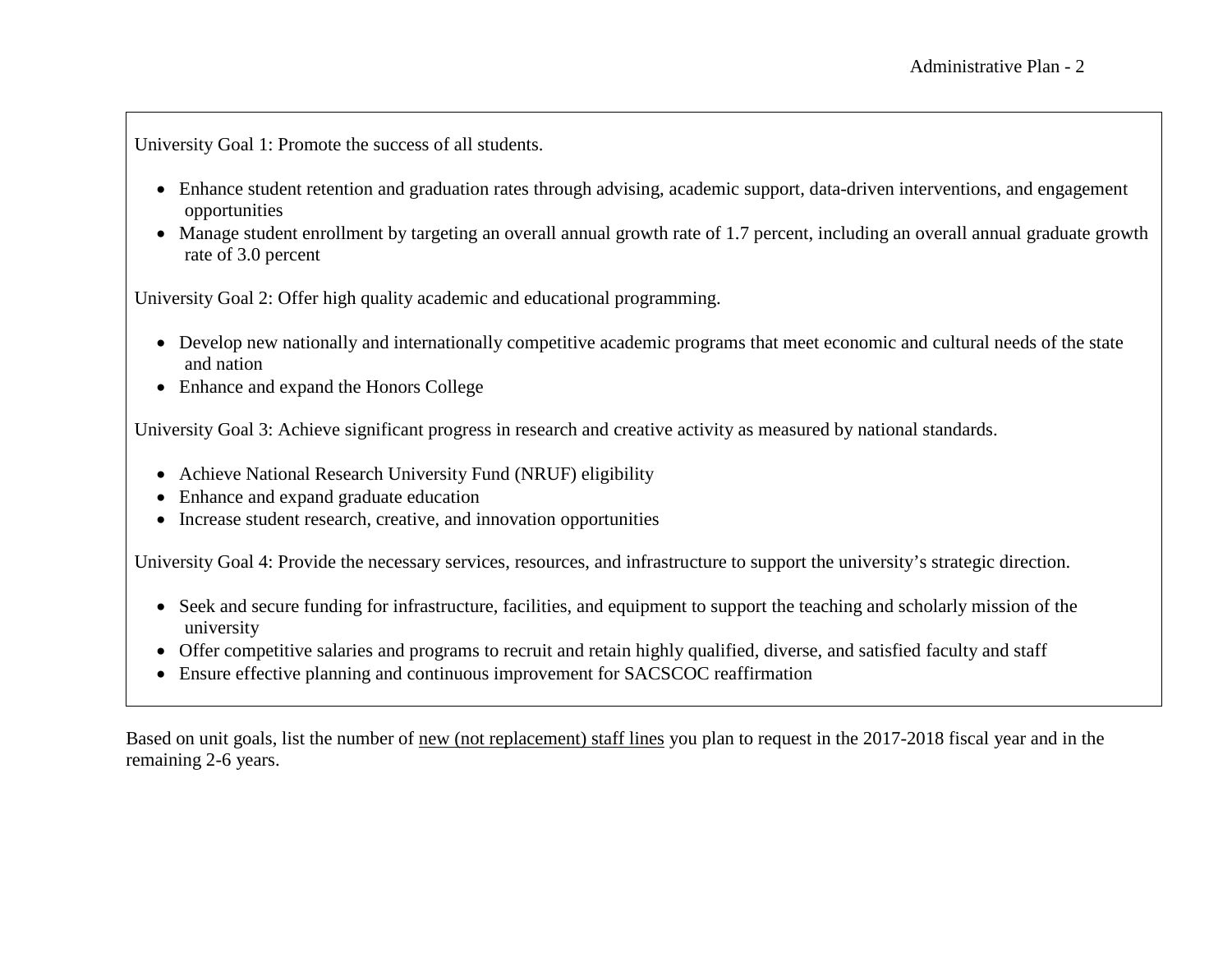The Office of the Provost and Vice President for Academic Affairs is not requesting new funding. Instead, funding needs and requests are itemized in college and department plans.

Based on unit initiatives outlined in your plan, estimate the total amount of new funding that your unit will realistically need in the 2017-2018 fiscal year and in the remaining 2-6 years.

The Office of the Provost and Vice President for Academic Affairs is not requesting new funding. Instead, funding needs and requests are itemized in college and department plans.

State the facilities (e.g. offices, workspace) that will be required for anticipated growth and new unit goals.

During the life of this plan, we will seek to:

- Complete new facilities currently under construction: Ingram Hall, Willow Hall (RRC)
- Complete new facilities currently in advanced planning stages: Infrastructure Research Lab (STAR Park)
- Renovate or expand existing facilities: Encino Hall, Roy F. Mitte, Jowers, Elliott Hall, Avery, Family and Consumer Science (live animal facility), Welcome Center
- Relocate office: Testing, Research Support, and Evaluation Center (TREC)/Academic Testing for Students with Disabilities to **Nueces**
- Secure funding for new facilities: Music Building, Esperanza Hall (RRC)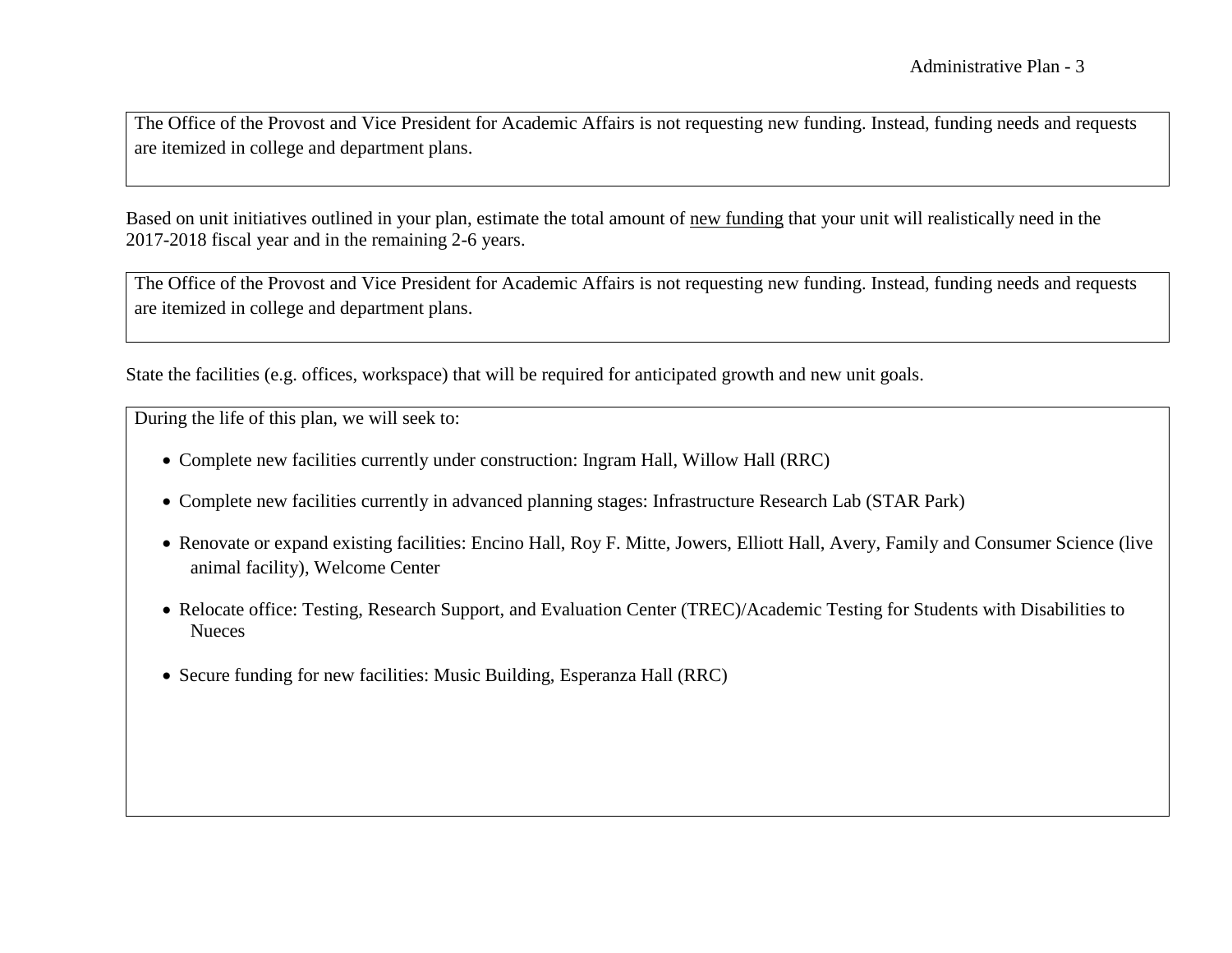#### **II.Process**

Describe, in a brief paragraph, the process used to develop your plan, including the nature and extent of staff involvement.

The Academic Affairs plan reflects the collective efforts, ongoing discussions, and specific input from colleges, academic schools and departments, and administrative units in the Division of Academic Affairs. Within the context of the university's mission, shared values, and four goals, plans developed at the department, college, and administrative unit level were reviewed and prioritized at the divisional level. In summary, the plan is based on the active engagement and ideas of many faculty and staff in the division.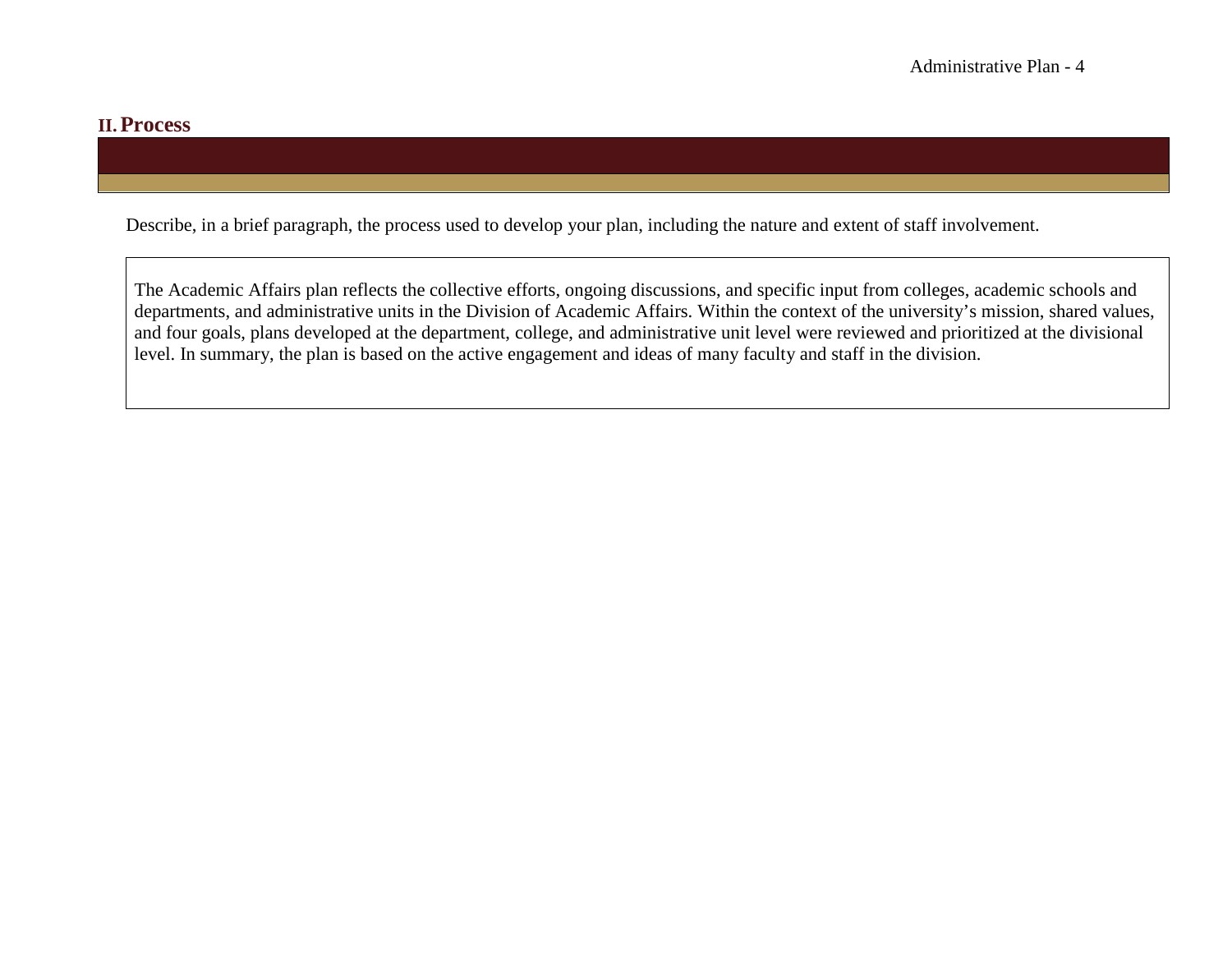# **Administrative Department/Unit/Division: \_\_\_Academic Affairs\_\_\_\_\_\_\_\_\_\_\_\_\_\_\_\_\_\_\_\_ Administrative Support Plan 2017-2023**

### **III. Program Maintenance**

| <b>Maintenance Need</b>                                                | <b>Reason for Need</b> | Cost | <b>Result of Funding</b> |
|------------------------------------------------------------------------|------------------------|------|--------------------------|
| Refer to individual<br>college and<br>administrative support<br>plans. |                        |      |                          |
|                                                                        |                        |      |                          |
|                                                                        |                        |      |                          |
|                                                                        |                        |      |                          |
|                                                                        |                        |      |                          |
|                                                                        |                        |      |                          |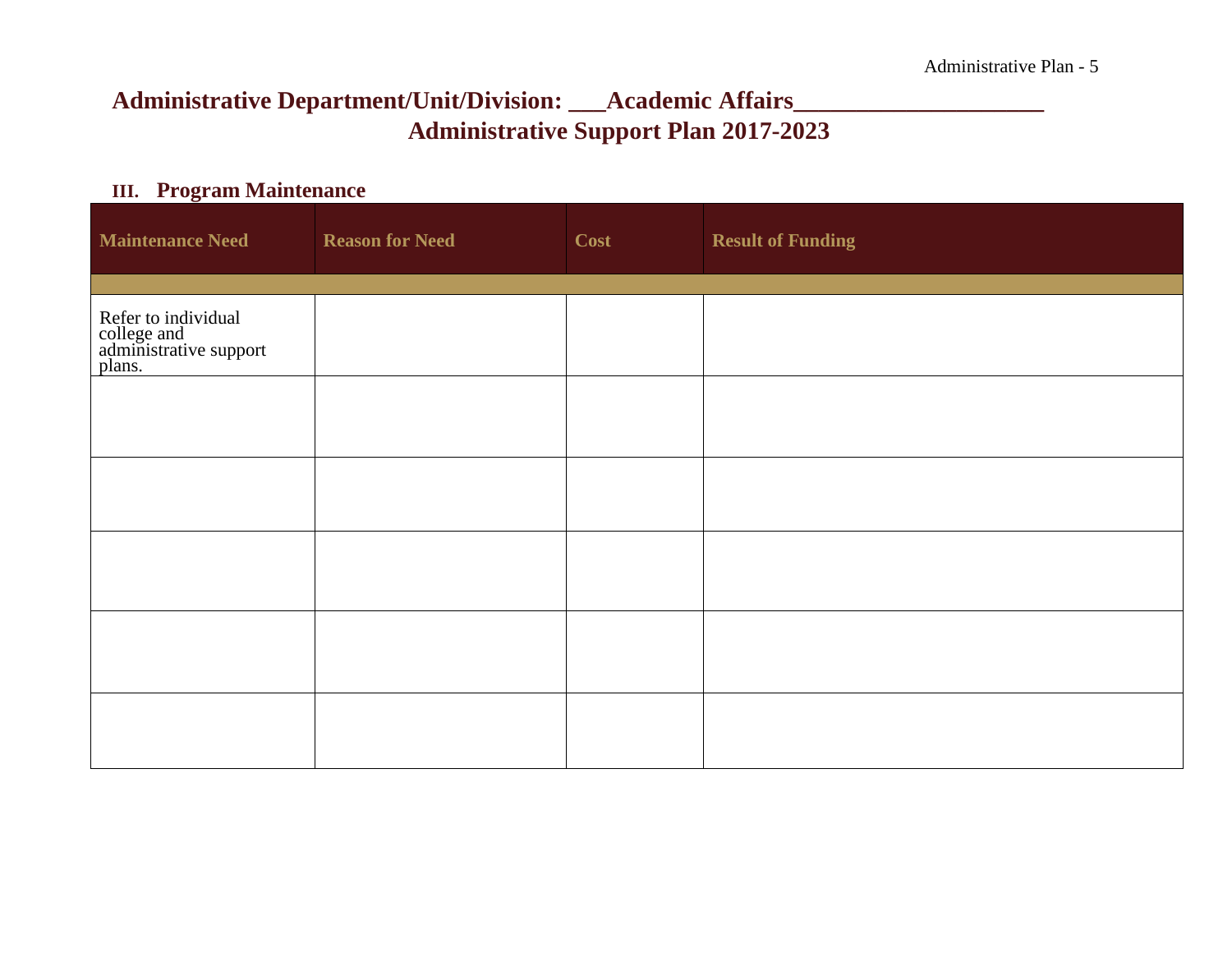## **Administrative Department/Unit/Division: \_\_\_\_Academic Affairs\_\_\_\_\_\_\_\_\_\_\_\_\_\_\_\_\_\_\_ Administrative Support Plan 2017-2023**

### **IV. Planning Goals (University Goal Statements)**

| Dept. | <b>Unit Goal</b>                                                                                | <b>vr</b> | $2 - 6$<br>years | <b>New Resources</b><br><b>Required</b>                                                                                                                                                                                                                                                              | Cost       | <b>Source of</b><br><b>Resources</b>             | <b>Assessment</b><br><b>Criteria</b>                                                                                                                                                                                                                                               | <b>University Initiative</b>               |
|-------|-------------------------------------------------------------------------------------------------|-----------|------------------|------------------------------------------------------------------------------------------------------------------------------------------------------------------------------------------------------------------------------------------------------------------------------------------------------|------------|--------------------------------------------------|------------------------------------------------------------------------------------------------------------------------------------------------------------------------------------------------------------------------------------------------------------------------------------|--------------------------------------------|
|       | University Goal 1: Promote the success of all students.                                         |           |                  |                                                                                                                                                                                                                                                                                                      |            |                                                  |                                                                                                                                                                                                                                                                                    |                                            |
|       | Manage student<br>enrollment by targeting<br>an overall annual<br>growth rate of 1.7<br>percent | X         | $\boldsymbol{X}$ | Marketing and<br>recruiting budget<br>Faculty and staff                                                                                                                                                                                                                                              | <b>TBD</b> | E&G                                              | Number of students<br>enrolled<br>Student credit<br>hours generated                                                                                                                                                                                                                | 1.2, 1.3, 1.5                              |
|       | Increase graduate<br>enrollments by 3.0<br>percent annually                                     | X         | X                | Faculty and staff<br>Assistantships,<br>scholarships, tuition<br>waivers and grant<br>resources for<br>graduate students<br>Integrated recruiting<br>and admissions<br>software<br>Marketing and<br>recruiting budget<br>New academic<br>programs (graduate)<br>Student research and<br>travel funds | TBD        | E&G<br>Endowment<br>funds<br>External<br>funding | Number of<br>graduate students<br>enrolled<br>Student credit<br>hours generated<br>(graduate level)<br>Retention and<br>graduation rates of<br>graduate students<br>Number of<br>graduate degrees<br>awarded<br>Number and dollar<br>amount of graduate<br>scholarships<br>awarded | 1.2, 1.3, 1.4, 2.1, 3.1,<br>3.2, 4.4, 4.12 |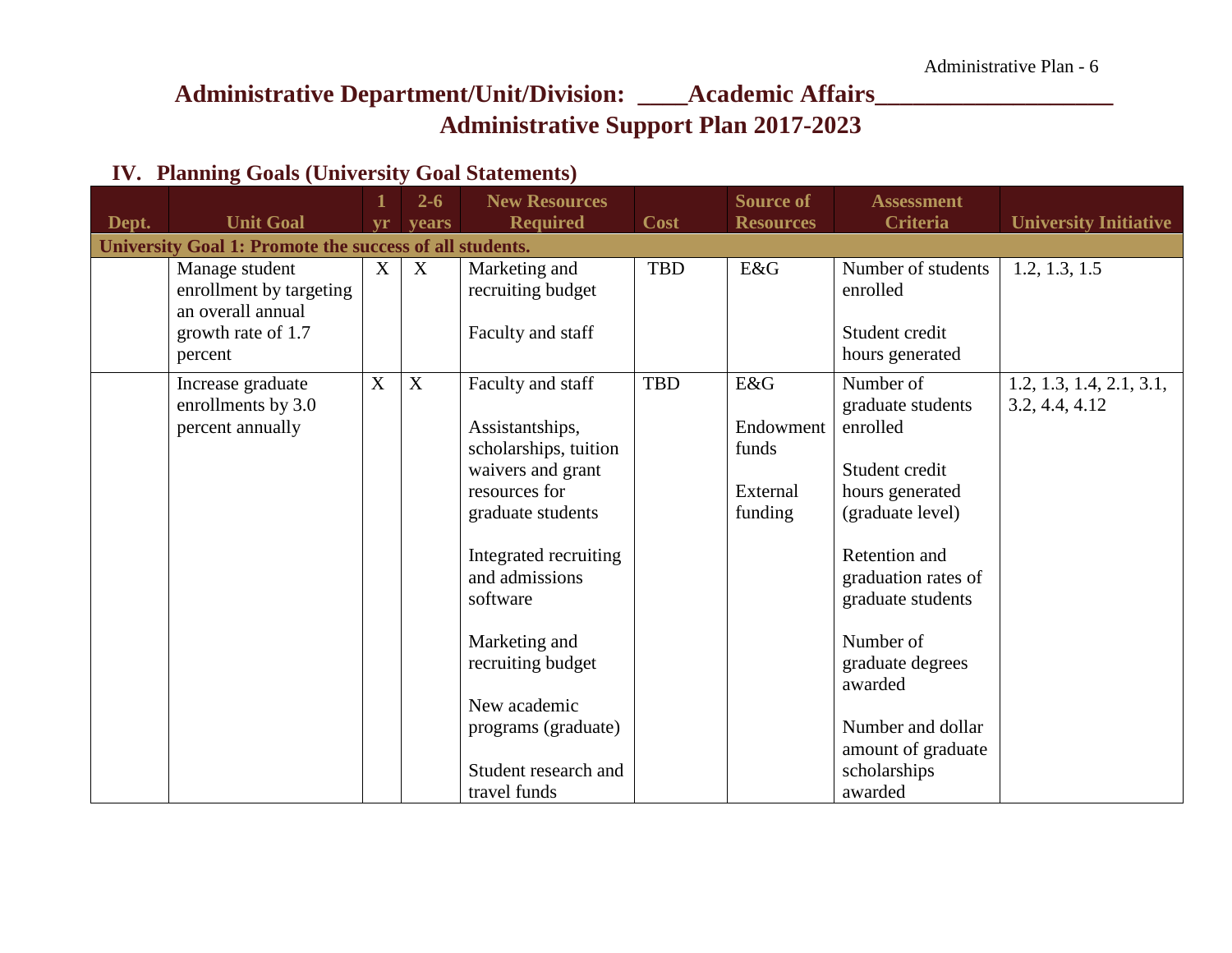|                                             |             |             |                        |            |                |                                    | Administrative Plan - 7           |
|---------------------------------------------|-------------|-------------|------------------------|------------|----------------|------------------------------------|-----------------------------------|
| Improve the academic<br>profile of freshmen | X           | X           | Merit scholarships     | <b>TBD</b> | E&G            | Percentage of<br>entering freshmen | 1.4, 1.8, 1.13, 2.3,<br>4.4, 4.12 |
| entering Texas State                        |             |             | <b>Welcome Center</b>  |            | Endowment      | who graduated in                   |                                   |
|                                             |             |             | expansion              |            | funds          | the top 25% of their               |                                   |
|                                             |             |             |                        |            |                | high school class                  |                                   |
|                                             |             |             | Honors College staff   |            | HEF?           |                                    |                                   |
|                                             |             |             | and programs           |            |                | Retention and                      |                                   |
|                                             |             |             |                        |            |                | graduation rates of                |                                   |
|                                             |             |             | Marketing and          |            |                | undergraduate                      |                                   |
|                                             |             |             | recruiting budget      |            |                | students                           |                                   |
|                                             |             |             |                        |            |                |                                    |                                   |
|                                             |             |             |                        |            |                | Number of students                 |                                   |
|                                             |             |             |                        |            |                | in the Honors                      |                                   |
|                                             |             |             |                        |            |                | College                            |                                   |
|                                             |             |             |                        |            |                | Number and dollar                  |                                   |
|                                             |             |             |                        |            |                | amount of                          |                                   |
|                                             |             |             |                        |            |                | scholarships                       |                                   |
|                                             |             |             |                        |            |                | awarded                            |                                   |
| Enhance student                             | $\mathbf X$ | $\mathbf X$ | <b>Staff</b>           | <b>TBD</b> | E&G            | Retention and                      | 1.1, 1.3, 1.5, 1.8, 1.9,          |
| retention and                               |             |             |                        |            |                | graduation rates of                | 1.10, 1.12, 1.13, 2.4,            |
| graduation rates                            |             |             | Student                |            | <b>HEF</b>     | all students                       | 2.5, 4.8                          |
| through advising,                           |             |             | assistants/tutors/peer |            |                |                                    |                                   |
| academic support,                           |             |             | mentors                |            | Student        |                                    |                                   |
| data-driven                                 |             |             |                        |            | <b>Success</b> |                                    |                                   |
| interventions, and                          |             |             | Facilities/office      |            | Fee            |                                    |                                   |
| engagement                                  |             |             | renovations            |            |                |                                    |                                   |
| opportunities                               |             |             |                        |            | Student        |                                    |                                   |
|                                             |             |             | Development of         |            | Service Fee    |                                    |                                   |
|                                             |             |             | Learning Commons       |            |                |                                    |                                   |
|                                             |             |             | Student research and   |            |                |                                    |                                   |
|                                             |             |             | travel funds           |            |                |                                    |                                   |
| Develop and                                 |             | X           | <b>TBD</b>             | <b>TBD</b> |                | <b>TBD</b>                         | 1.1, 2.3, 3.1, 3.3, 4.3           |
| implement a new                             |             |             |                        |            |                |                                    |                                   |
| <b>Quality Enhancement</b>                  |             |             |                        |            |                |                                    |                                   |
| Plan focused on                             |             |             |                        |            |                |                                    |                                   |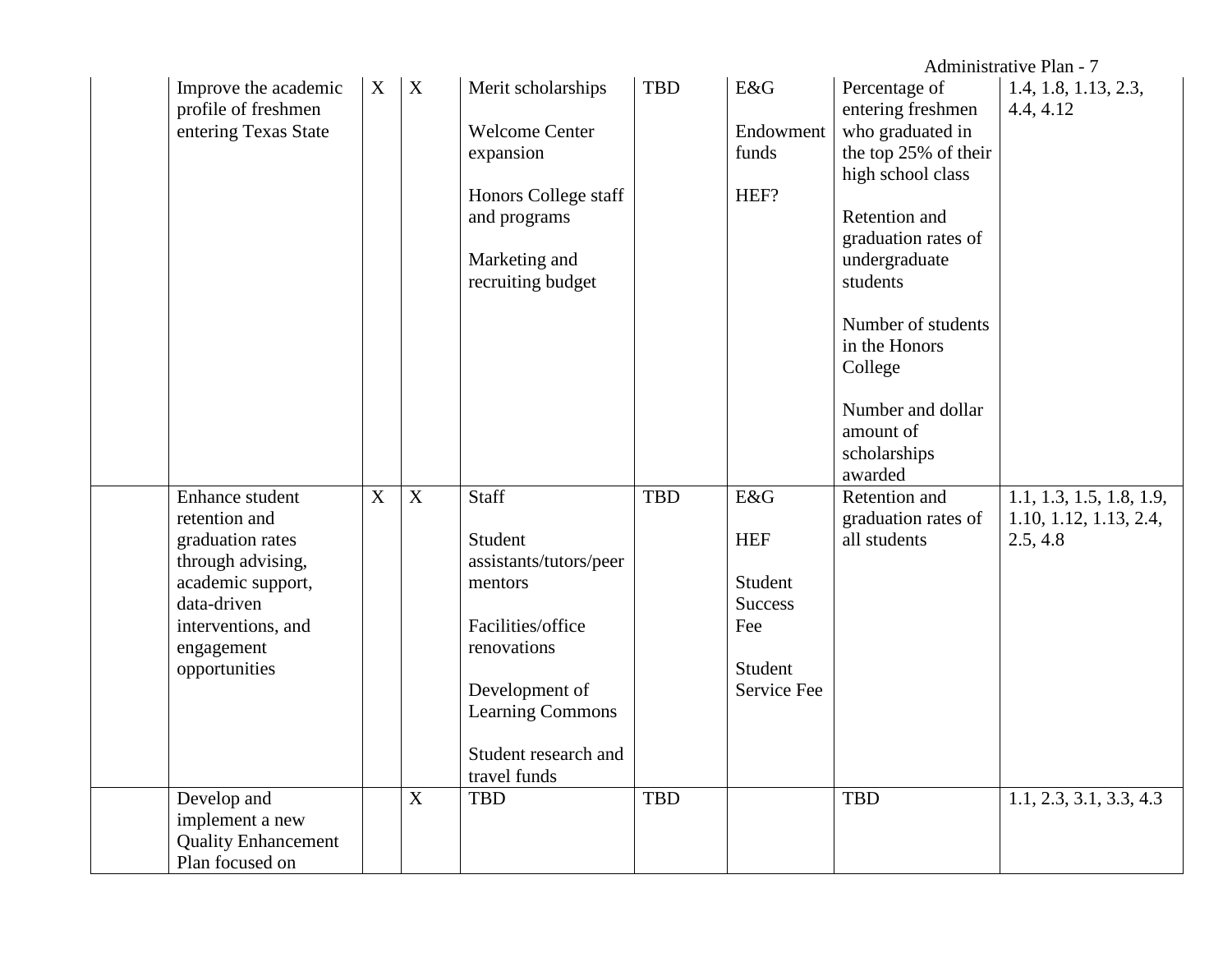Administrative Plan - 8

| undergraduate research                                                                                                                                                                     |                                                                                                                                                                    |                                 |                                                                                                                                                                                                                                                                                                                                                                                                                                                                           |                                                          |
|--------------------------------------------------------------------------------------------------------------------------------------------------------------------------------------------|--------------------------------------------------------------------------------------------------------------------------------------------------------------------|---------------------------------|---------------------------------------------------------------------------------------------------------------------------------------------------------------------------------------------------------------------------------------------------------------------------------------------------------------------------------------------------------------------------------------------------------------------------------------------------------------------------|----------------------------------------------------------|
| and inquiry<br>Incorporate marketable<br>X<br>skills into curriculum                                                                                                                       | <b>TBD</b>                                                                                                                                                         | <b>TBD</b>                      | Marketable skills<br>are identified and<br>published for each<br>academic program                                                                                                                                                                                                                                                                                                                                                                                         | 1.6, 1.8, 2.1, 2.7                                       |
| Implement initiatives<br>$\mathbf X$<br>X<br>that support diversity<br>and inclusion for<br>student success<br>University Goal 2: Offer high quality academic and educational programming. | Development and<br>training<br>opportunities for<br>faculty and staff<br>Student<br>assistants/tutors/peer<br>mentors<br>Development of<br><b>Learning Commons</b> | <b>TBD</b><br>E&G<br><b>HEF</b> | Number and<br>percent of<br>Hispanic, African-<br>Endowment<br>funds<br>American and other<br>students enrolled<br>Retention and<br>graduation rates of<br>Hispanic, African-<br>American and other<br>students<br>Number of courses<br>transformed<br>through<br>Multicultural<br>Curriculum<br><b>Transformation and</b><br><b>Research Institute</b><br>Approval and<br>implementation of<br>new minors in<br>African American<br>Studies and Latino<br><b>Studies</b> | 1.1, 1.3, 1.7, 1.8, 1.9,<br>1.10, 1.13, 2.2, 2.4,<br>2.7 |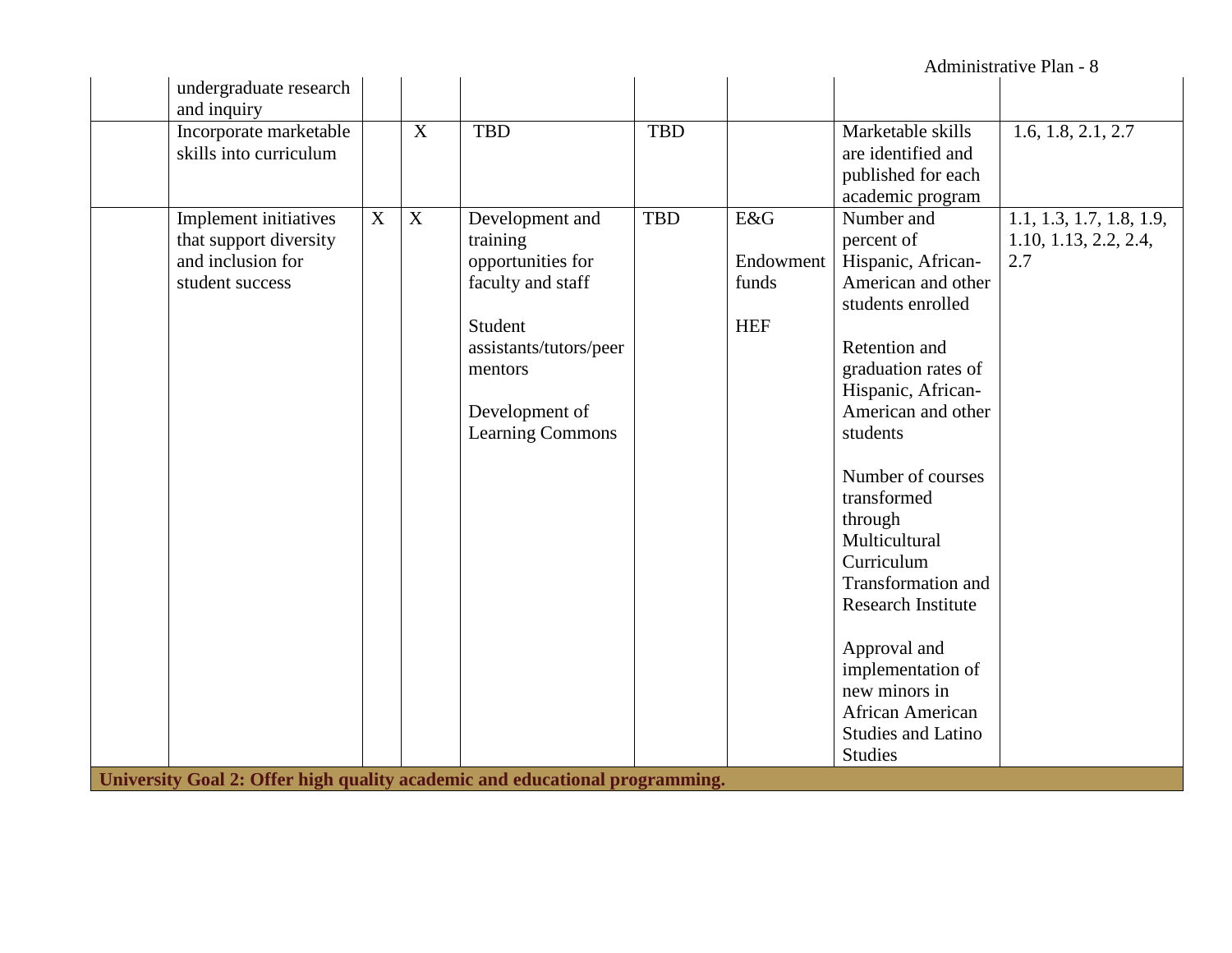|                                                                                                                                                                                                                                                                                          |   |             |                                                                                                                                                                                                                                                        |            |                                         |                                                   | Administrative Plan - 9                         |
|------------------------------------------------------------------------------------------------------------------------------------------------------------------------------------------------------------------------------------------------------------------------------------------|---|-------------|--------------------------------------------------------------------------------------------------------------------------------------------------------------------------------------------------------------------------------------------------------|------------|-----------------------------------------|---------------------------------------------------|-------------------------------------------------|
| Finalize and implement<br>new programs:<br>• PhD in Applied<br>Anthropology<br>• BS in Civil<br>Engineering<br>• MS in Leadership<br>and Administration<br>in Nursing<br>• MS in Nursing-<br>Family Psychiatric<br>and Mental Health<br><b>Nurse Practitioner</b><br>• RN to BSN program | X | X           | Faculty and staff<br>Endowed<br>chairs/professorships<br>New or expanded<br>facilities<br>Assistantships,<br>scholarships, tuition<br>waivers, and grant<br>resources for<br>graduate students<br>Student research and                                 | <b>TBD</b> | E&G<br>Endowment<br>funds<br><b>HEF</b> | Approval and<br>implementation of<br>new programs | 2.1, 2.7, 3.1, 3.2, 3.3,<br>4.1, 4.4, 4.8, 4.12 |
| Develop new doctoral<br>programs:<br>$\bullet$ PhD in<br>Communication<br>$\bullet$ PhD in<br>Rehabilitation<br>Sciences<br>• PhD in Clinical and<br>Experimental<br>Neuropsychology<br>• Doctor of Nursing<br>Practice (DNP)                                                            |   | $\mathbf X$ | travel funds<br>Faculty and staff<br>Endowed<br>chairs/professorships<br>New or expanded<br>facilities<br>Assistantships,<br>scholarships, tuition<br>waivers, and grant<br>resources for<br>graduate students<br>Student research and<br>travel funds | <b>TBD</b> | E&G<br>Endowment<br>funds<br><b>HEF</b> | Approval and<br>implementation of<br>new programs | 2.1, 2.7, 3.1, 3.2, 3.3,<br>4.1, 4.4. 4.8, 4.12 |
| Develop new master's<br>programs:<br>• MS in Integrated<br>Agricultural                                                                                                                                                                                                                  |   | X           | Faculty and staff<br>Endowed<br>chairs/professorships                                                                                                                                                                                                  | <b>TBD</b> | E&G<br>Endowment<br>funds               | Approval and<br>implementation of<br>new programs | 2.1, 2.7, 3.1, 3.2, 3.3,<br>4.1, 4.4, 4.12      |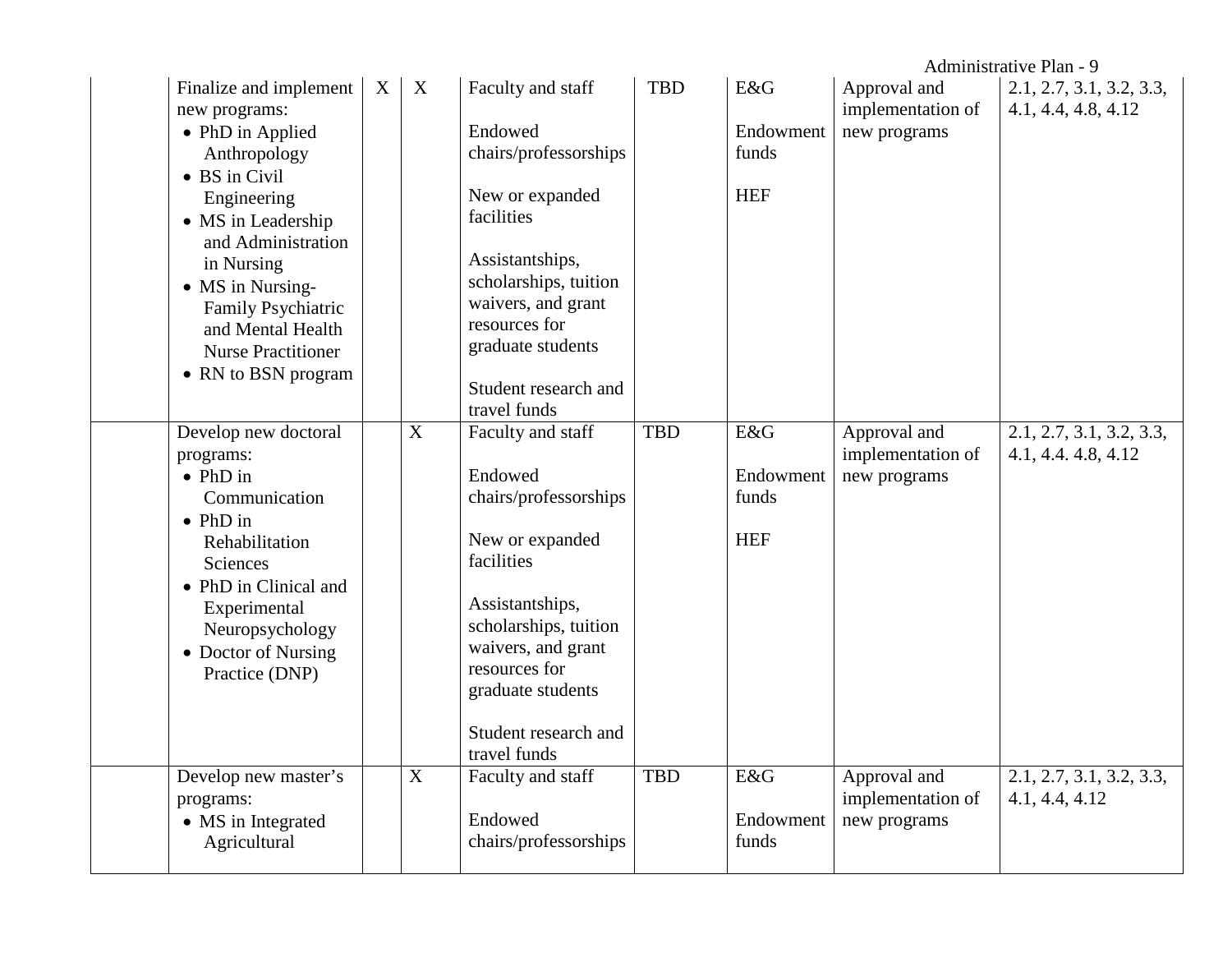| Sciences<br>• MS in Analytics and<br>Information<br><b>Systems</b><br>• MS in Marketing<br>• MS in Quantitative<br>Finance and<br>Economics<br>• Joint MBA/MS in<br>Engineering<br>• Engineering<br>concentration in<br><b>MBA</b><br>• MS in Construction<br>Management<br>• MFA in Dance<br>• Executive Master's<br>of Health<br>Administration |   | Assistantships,<br>scholarships, tuition<br>waivers, and grant<br>resources for<br>graduate students<br>Student research and<br>travel funds |            |     |                                                   |                         |
|---------------------------------------------------------------------------------------------------------------------------------------------------------------------------------------------------------------------------------------------------------------------------------------------------------------------------------------------------|---|----------------------------------------------------------------------------------------------------------------------------------------------|------------|-----|---------------------------------------------------|-------------------------|
| Develop new<br>baccalaureate<br>programs:<br>• BS in Health<br>Sciences<br>• Joint MBA/BS in<br>Engineering<br>• BS in Electrical<br>Engineering<br>Technology<br>• BS in Civil<br>Engineering<br>Technology                                                                                                                                      | X | Faculty and staff                                                                                                                            | <b>TBD</b> | E&G | Approval and<br>implementation of<br>new programs | 2.1, 2.7, 3.3, 4.1      |
| Redesign or expand<br>existing programs:<br>• PhD in MSEC<br>• MS in Applied                                                                                                                                                                                                                                                                      | X | <b>TBD</b>                                                                                                                                   | <b>TBD</b> |     | <b>TBD</b>                                        | 2.1, 2.7, 3.1, 3.2, 3.3 |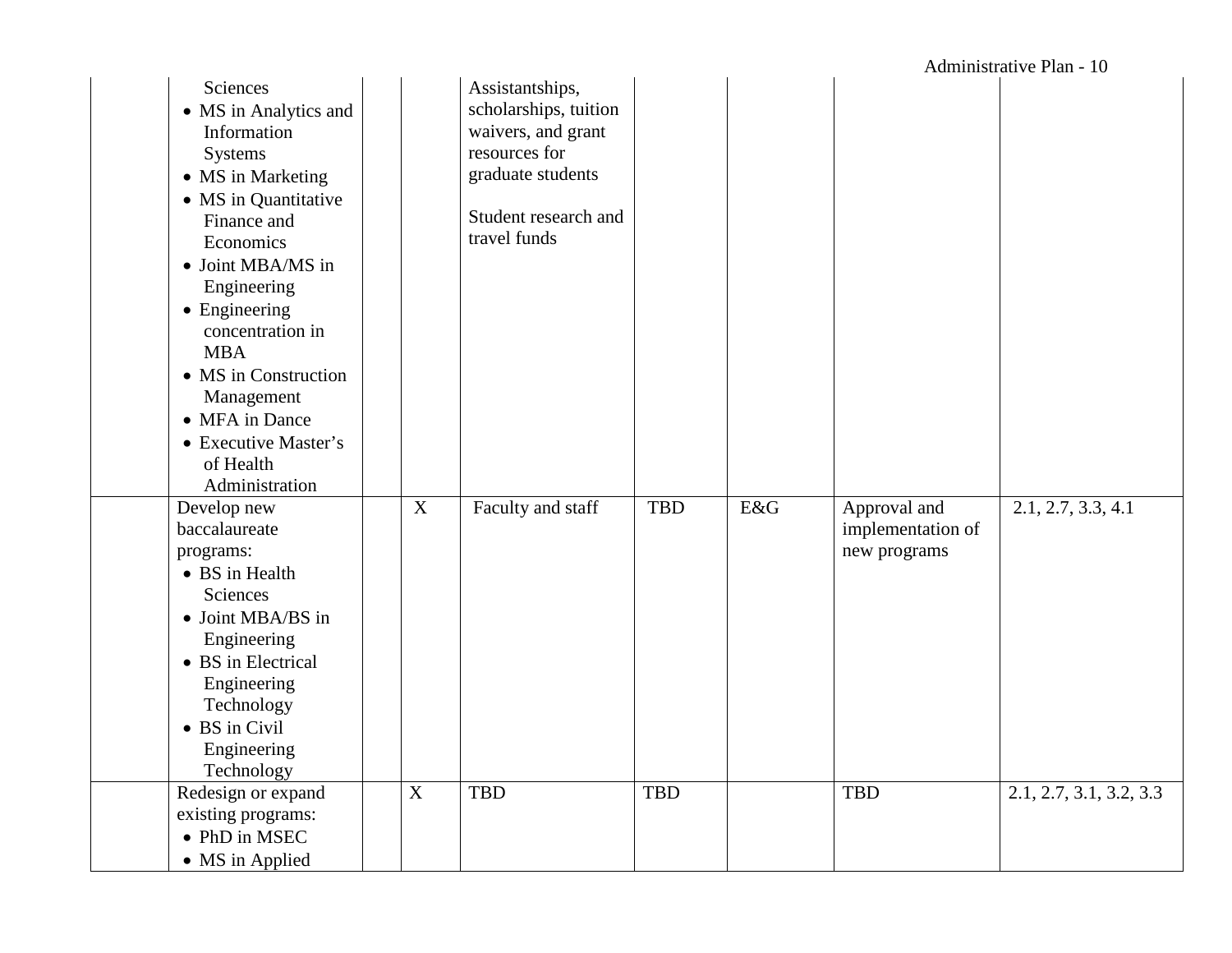|                                                                                                                                                                                                                                                                                                                                                                                                                                  |                           |                           |                                                                              |            |                           |                                                                                       | Administrative Plan - 11                        |
|----------------------------------------------------------------------------------------------------------------------------------------------------------------------------------------------------------------------------------------------------------------------------------------------------------------------------------------------------------------------------------------------------------------------------------|---------------------------|---------------------------|------------------------------------------------------------------------------|------------|---------------------------|---------------------------------------------------------------------------------------|-------------------------------------------------|
| Mathematics<br>• MS in Computer<br>Science<br>• PhD in Aquatic<br>Resources/PhD in<br><b>Biology</b><br>• MST in Technology<br>Management                                                                                                                                                                                                                                                                                        |                           |                           |                                                                              |            |                           |                                                                                       |                                                 |
| Potential programs<br>provisionally targeted<br>for strengthening and<br>continued planning<br>during the six-year<br>cycle:<br>• Doctorate of<br>Audiology<br>• PhD in Nutrition<br>• BS in Mechanical<br>Engineering and BS<br>in Mechanical<br>Engineering<br>Technology<br>(review and three-<br>year point)<br>• PhD in Mathematics<br>• PhD in Scientific<br>and Technical<br>Communication<br>• PhD in Health<br>Sciences |                           | $\boldsymbol{\mathrm{X}}$ | <b>TBD</b>                                                                   | <b>TBD</b> |                           | <b>TBD</b>                                                                            | 2.1, 2.7, 3.1, 3.2, 3.3                         |
| Enhance and expand<br>the Honors College                                                                                                                                                                                                                                                                                                                                                                                         | $\boldsymbol{\mathrm{X}}$ | $\overline{X}$            | Faculty and staff<br>Operating funds<br>Student research and<br>travel funds | <b>TBD</b> | E&G<br>Endowment<br>funds | Number of Honors<br>students<br>completing the<br>thesis<br>project/signature<br>work | 1.1, 1.4, 1.5, 1.7,<br>1.14, 2.3, 2.7, 3.1, 3.3 |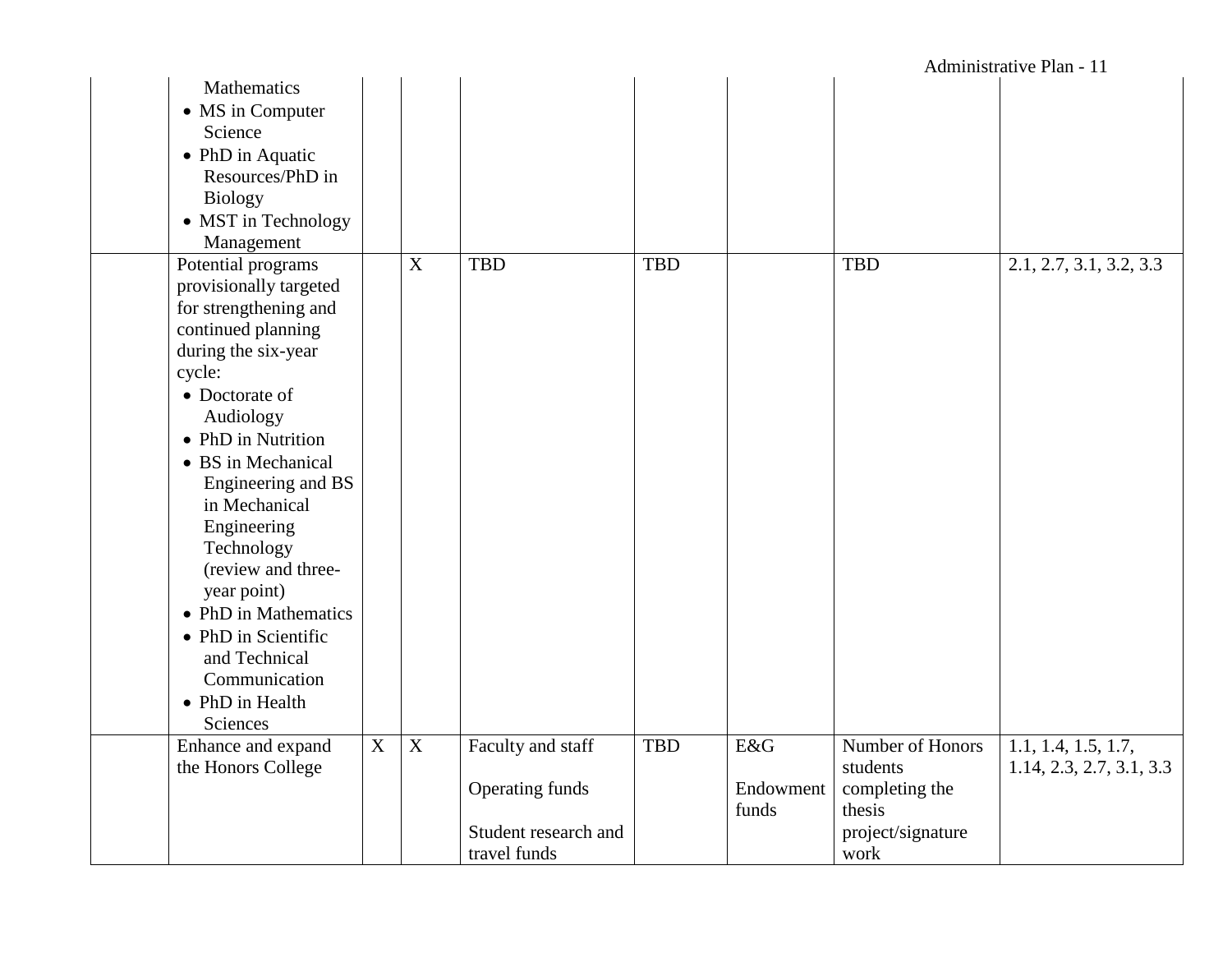|                                                                                                                      |                |                |                                                                  |            |                                        |                                                                         | Administrative Plan - 12                        |
|----------------------------------------------------------------------------------------------------------------------|----------------|----------------|------------------------------------------------------------------|------------|----------------------------------------|-------------------------------------------------------------------------|-------------------------------------------------|
|                                                                                                                      |                |                |                                                                  |            |                                        | Number of Honors<br>courses offered                                     |                                                 |
|                                                                                                                      |                |                |                                                                  |            |                                        | Number of students<br>completing Honors<br>coursework                   |                                                 |
|                                                                                                                      |                |                |                                                                  |            |                                        | Distribution of<br>Honors students<br>across academic<br>colleges       |                                                 |
| Leverage distance<br>education modalities to<br>expand academic<br>program and course<br>offerings                   | $\overline{X}$ | $\overline{X}$ | Operating funds<br>Faculty development<br>and training           | <b>TBD</b> | E&G<br>Electronic<br>course fee        | Number of distance<br>education courses<br>and programs<br>offered      | 2.1, 2.2, 2.4, 2.5, 3.2,<br>4.9                 |
|                                                                                                                      |                |                | Integrated learning<br>system/digital<br>learning<br>environment |            | Computer<br>service fee                | Number of faculty<br>completing<br>distance education<br>training       |                                                 |
|                                                                                                                      |                |                | New or renovated<br>facilities                                   |            |                                        | Amount of<br>electronic course<br>fees distributed to<br>academic units |                                                 |
| University Goal 3: Achieve significant progress in research and creative activity as measured by national standards. |                |                |                                                                  |            |                                        |                                                                         |                                                 |
| <b>Achieve National</b><br><b>Research University</b>                                                                | $\overline{X}$ | $\overline{X}$ | Faculty and staff                                                | <b>TBD</b> | E&G                                    | Restricted research<br>expenditures                                     | 2.1, 3.1, 3.2, 3.3, 3.4,<br>3.5, 4.1, 4.4, 4.12 |
| Fund (NRUF)<br>eligibility                                                                                           |                |                | Operating funds<br>Seed/accelerator<br>funding                   |            | Endowment<br>funds<br>Core<br>Research | Number of<br>graduate degrees<br>awarded                                |                                                 |
|                                                                                                                      |                |                | Endowed<br>chairs/professorships                                 |            | Support<br>Funds                       | Percentage of<br>entering freshmen                                      |                                                 |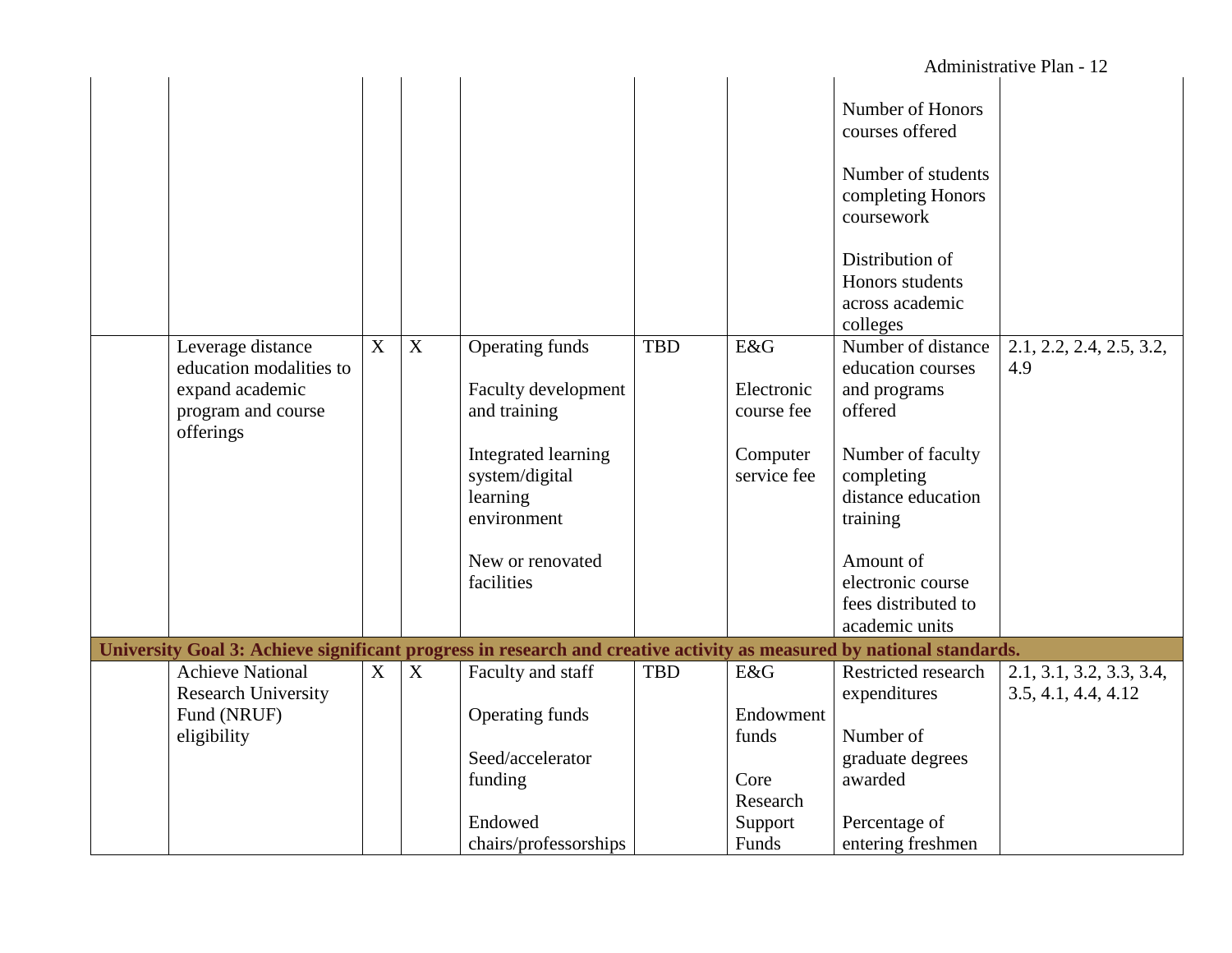|                                                                     |                           |             |                                                                                                                                                                                                                                                   |            |                                                                  |                                                                                                                                                                                                                         | Administrative Plan - 13                        |
|---------------------------------------------------------------------|---------------------------|-------------|---------------------------------------------------------------------------------------------------------------------------------------------------------------------------------------------------------------------------------------------------|------------|------------------------------------------------------------------|-------------------------------------------------------------------------------------------------------------------------------------------------------------------------------------------------------------------------|-------------------------------------------------|
|                                                                     |                           |             | New or expanded<br>facilities                                                                                                                                                                                                                     |            | <b>HEF</b>                                                       | who graduated in<br>the top 25% of their<br>high school class                                                                                                                                                           |                                                 |
|                                                                     |                           |             | Assistantships,<br>scholarships, tuition<br>waivers, and grant<br>resources for<br>graduate students                                                                                                                                              |            |                                                                  | Faculty awards and<br>fellowships<br>Retention and<br>graduation rates of<br>graduate students                                                                                                                          |                                                 |
|                                                                     |                           |             | Student research and<br>travel funds                                                                                                                                                                                                              |            |                                                                  |                                                                                                                                                                                                                         |                                                 |
| Increase research<br>expenditures                                   | $\boldsymbol{\mathrm{X}}$ | X           | Faculty and staff<br>New academic<br>programs (graduate)<br>Endowed<br>chairs/professorships<br>New, expanded, or<br>renovated facilities<br>Assistantships,<br>scholarships, tuition<br>waivers, and grant<br>resources for<br>graduate students | <b>TBD</b> | E&G<br>Core<br>Research<br>Support<br>Fund<br>Endowment<br>funds | Restricted research<br>expenditures<br>Total research and<br>development<br>expenditures<br>Proposal<br>submissions for<br>extramural funding<br>Number and dollar<br>amount of TRIP-<br>eligible<br>submissions/awards | 2.1, 3.1, 3.2, 3.3, 3.4,<br>3.5, 4.1, 4.4, 4.12 |
|                                                                     |                           |             | Student research and<br>travel funds                                                                                                                                                                                                              |            |                                                                  |                                                                                                                                                                                                                         |                                                 |
| Expand<br>interdisciplinary<br>research clusters and<br>initiatives | X                         | $\mathbf X$ | Faculty and staff<br>Operating funds<br>Seed/accelerator<br>funding                                                                                                                                                                               | <b>TBD</b> | E&G<br>Core<br>Research<br>Support<br>Fund                       | Number of<br>interdisciplinary<br>proposals<br>submitted for<br>extramural funding                                                                                                                                      | 3.1, 3.3, 3.4, 3.5, 4.1,<br>4.4, 4.12           |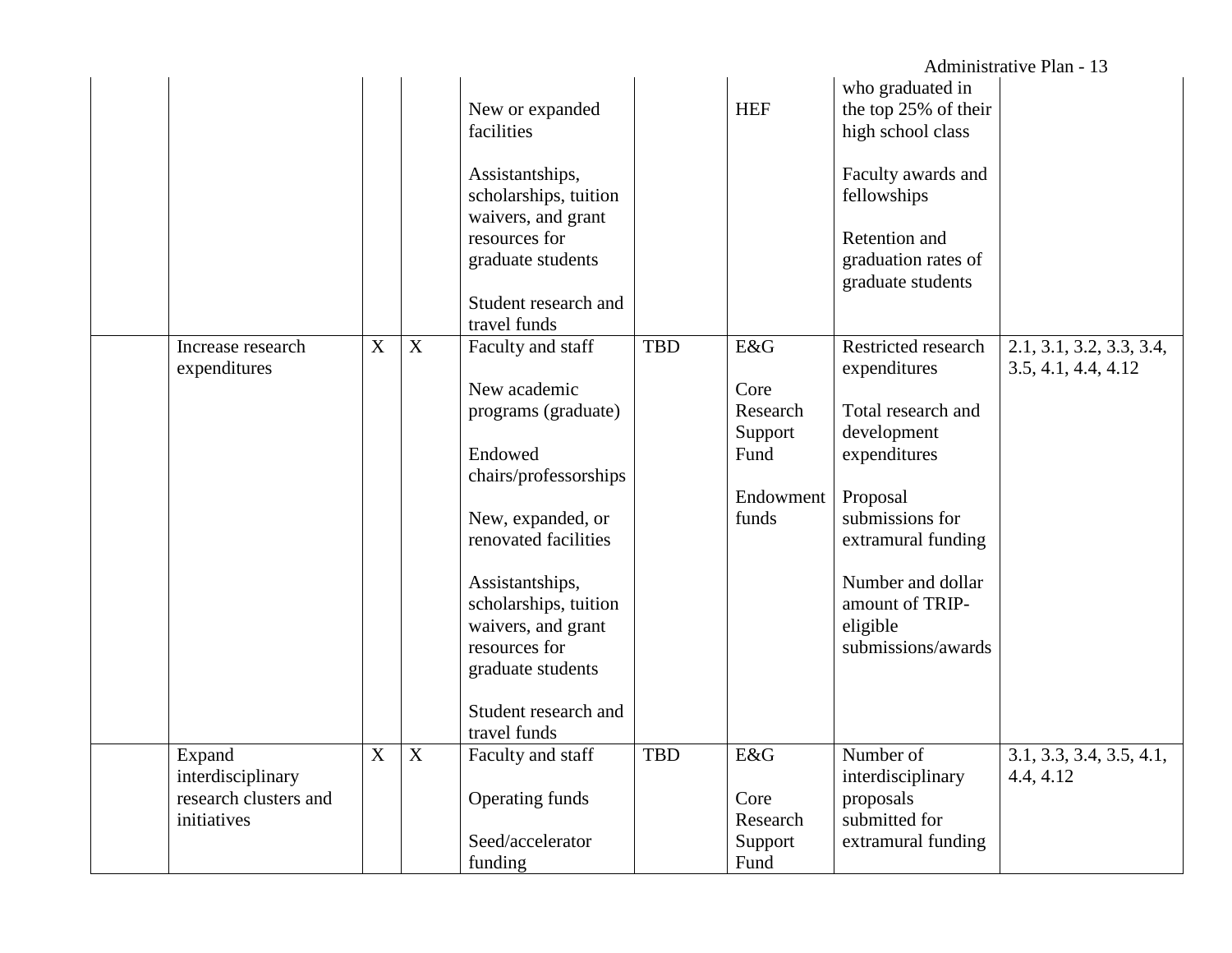|                                                                                                                                                        |             |                |                       |            |            |                     | Administrative Plan - 14 |
|--------------------------------------------------------------------------------------------------------------------------------------------------------|-------------|----------------|-----------------------|------------|------------|---------------------|--------------------------|
| Enhance and expand                                                                                                                                     | X           | $\mathbf X$    | Faculty and staff     | <b>TBD</b> | E&G        | Number of           | 1.2, 1.3, 1.4, 2.1, 3.1, |
| graduate education                                                                                                                                     |             |                |                       |            |            | graduate students   | 3.2, 3.3, 3.5, 4.4, 4.12 |
|                                                                                                                                                        |             |                | New academic          |            | Endowment  | enrolled            |                          |
|                                                                                                                                                        |             |                | programs (graduate)   |            | funds      |                     |                          |
|                                                                                                                                                        |             |                |                       |            |            | Retention and       |                          |
|                                                                                                                                                        |             |                | New or expanded       |            | <b>HEF</b> | graduation rates of |                          |
|                                                                                                                                                        |             |                | facilities            |            |            | graduate students   |                          |
|                                                                                                                                                        |             |                |                       |            |            |                     |                          |
|                                                                                                                                                        |             |                | Assistantships,       |            |            | Number of           |                          |
|                                                                                                                                                        |             |                | scholarships, tuition |            |            | graduate degrees    |                          |
|                                                                                                                                                        |             |                | waivers, and grant    |            |            | awarded             |                          |
|                                                                                                                                                        |             |                | resources for         |            |            |                     |                          |
|                                                                                                                                                        |             |                | graduate students     |            |            | Approval and        |                          |
|                                                                                                                                                        |             |                |                       |            |            | implementation of   |                          |
|                                                                                                                                                        |             |                | Student research and  |            |            | new graduate        |                          |
|                                                                                                                                                        |             |                | travel funds          |            |            | programs            |                          |
| Increase student                                                                                                                                       | X           | X              | Student research and  |            | E&G        | Number of students  | 1.1, 2.3, 3.1, 3.3, 4.3  |
| research, creative, and                                                                                                                                |             |                | travel funds          |            |            | completing          |                          |
| innovation                                                                                                                                             |             |                |                       |            | Endowment  | research, creative, |                          |
| opportunities                                                                                                                                          |             |                | Staff                 |            | funds      | and/or innovative   |                          |
|                                                                                                                                                        |             |                |                       |            |            | projects            |                          |
| Develop Texas State                                                                                                                                    | $\mathbf X$ | $\overline{X}$ | Faculty and staff     |            | E&G        | <b>TBD</b>          | 1.8, 1.13, 2.1, 2.2,     |
| University - Mexico                                                                                                                                    |             |                |                       |            |            |                     | 3.1, 3.5, 4.11, 4.12     |
| Collaborative and other                                                                                                                                |             |                | <b>Travel funds</b>   |            | Endowment  |                     |                          |
| international MOUs,                                                                                                                                    |             |                |                       |            | funds      |                     |                          |
| including ones with                                                                                                                                    |             |                | Assistantships,       |            |            |                     |                          |
| institutions elsewhere                                                                                                                                 |             |                | scholarships, tuition |            |            |                     |                          |
| in Latin America, and                                                                                                                                  |             |                | waivers, and grant    |            |            |                     |                          |
| with the Universidad                                                                                                                                   |             |                | resources for         |            |            |                     |                          |
| Castilla La Mancha                                                                                                                                     |             |                | graduate students     |            |            |                     |                          |
|                                                                                                                                                        |             |                |                       |            |            |                     |                          |
|                                                                                                                                                        |             |                | Merit scholarships    |            |            |                     |                          |
|                                                                                                                                                        |             |                |                       |            |            |                     |                          |
| University Goal 4: Provide the necessary services, resources, and infrastructure to support the university's strategic direction.<br>Offer competitive | $\mathbf X$ | $\overline{X}$ | Competitive salaries  | <b>TBD</b> | E&G        | Number of faculty   | 3.1, 3.2, 3.5, 4.1, 4.2, |
|                                                                                                                                                        |             |                |                       |            |            |                     |                          |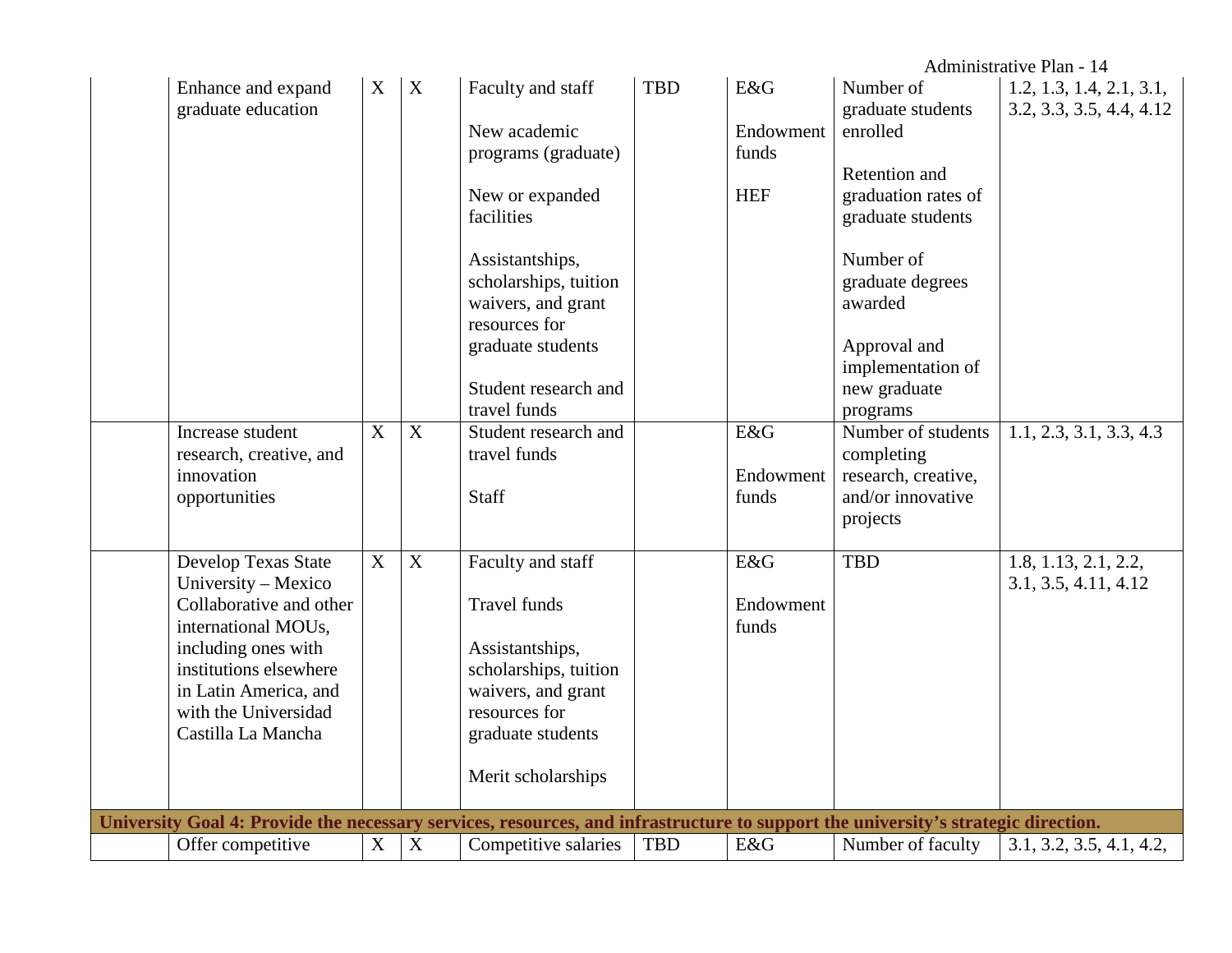|                                                                                                                    |                           |   |                                                                                                                                               |            |                                                           |                                                                                                                                                                                                                                                                                                                                                                                                                 | Administrative Plan - 15                       |
|--------------------------------------------------------------------------------------------------------------------|---------------------------|---|-----------------------------------------------------------------------------------------------------------------------------------------------|------------|-----------------------------------------------------------|-----------------------------------------------------------------------------------------------------------------------------------------------------------------------------------------------------------------------------------------------------------------------------------------------------------------------------------------------------------------------------------------------------------------|------------------------------------------------|
| salaries and programs<br>to recruit and retain<br>highly qualified,<br>diverse, and satisfied<br>faculty and staff |                           |   | Endowed<br>chairs/professorships<br>Competitive start-up<br>packages<br>Development and<br>training<br>opportunities for<br>faculty and staff |            | Core<br>Research<br>Support<br>Fund<br>Endowment<br>funds | and staff<br>Retention of faculty<br>and staff<br>Median salary<br>levels<br>Number and<br>percent of full-time<br>faculty, including<br>tenured<br>administrators<br>Faculty awards and<br>fellowships<br>Number and<br>percent of<br>Hispanic, African-<br>American and other<br>groups of faculty<br>and staff<br>Retention of<br>Hispanic, African-<br>American and other<br>groups of faculty<br>and staff | 4.4, 4.11, 4.12                                |
| Provide the<br>infrastructure to<br>support instructional,<br>research, and<br>scholarly/creative<br>activities    | $\boldsymbol{\mathrm{X}}$ | X | New, expanded, or<br>renovated facilities<br>Major equipment<br>purchases and<br>acquisitions                                                 | <b>TBD</b> | E&G<br><b>HEF</b><br>Tuition<br>Revenue<br><b>Bonds</b>   | New facilities are<br>funded and<br>constructed<br>Renovations to<br>facilities are funded<br>and constructed                                                                                                                                                                                                                                                                                                   | 2.4, 2.6, 3.1, 3.2, 3.4,<br>3.5, 4.1, 4.2, 4.3 |